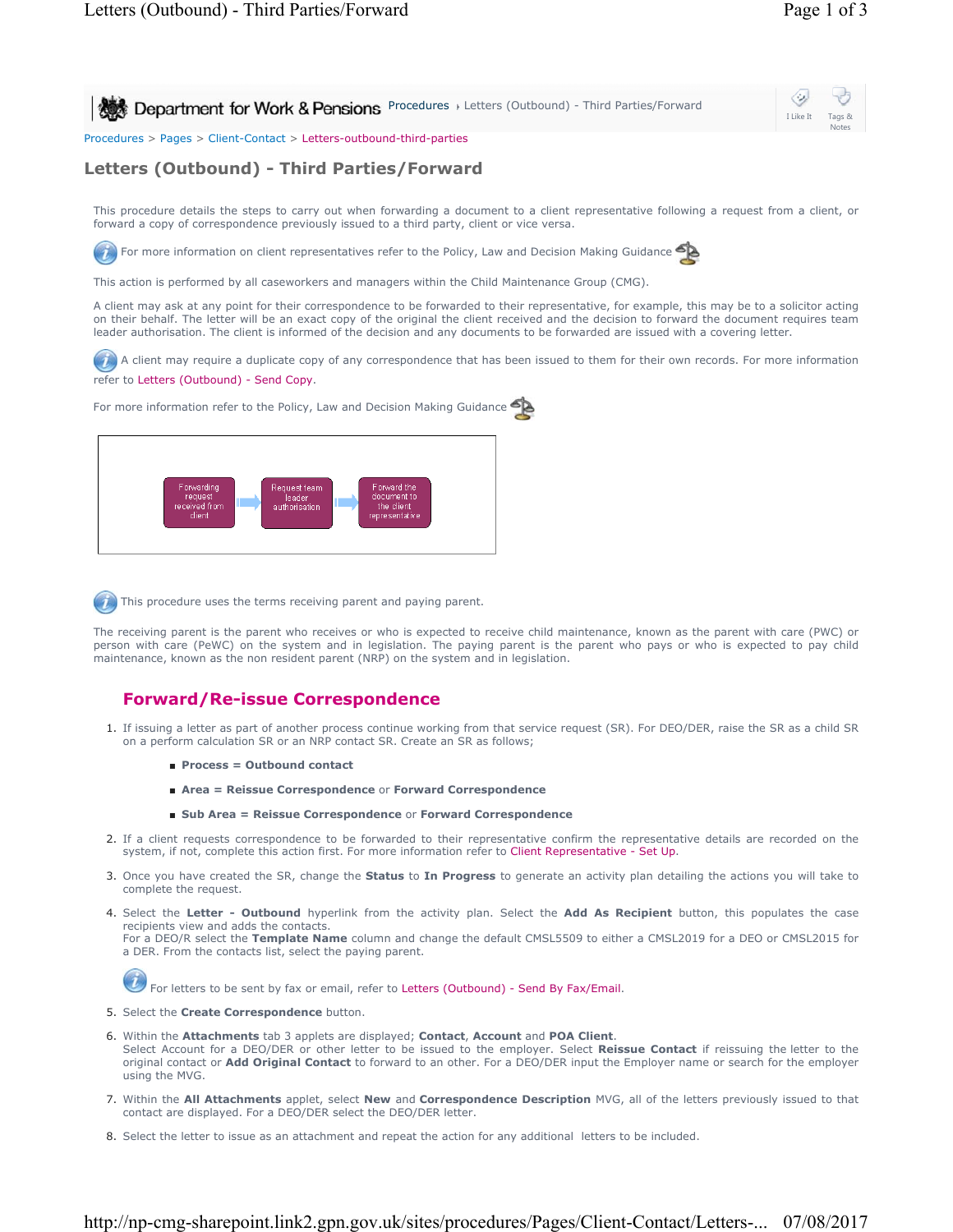- 9. Select **Generate** and **Correspondence Details** tab and select **Open Generated Document** to open the letter in Adobe to edit.
- 10. Once editing is complete request team leader (TL) authorisation.

If a covering letter isn't available for the process you are completing, letter template CMSL5509 is available on the system to use. This letter details that a request has been made for duplicate correspondence to be issued. For more information refer to Letters (Outbound) - Send to Client.

If the SR you have created is functionally unique i.e. a specialist SR not associated to a case, remove the case number before proceeding to step 11.

## **Self Approval/Request team leader authorisation**

- 11. If the letter is on the caseworker self approval list confirm self approval with line manager then click self approve, if not follow step 13.
- 12. On the correspondence screen click self approve then on the home page approval inbox select approve/reject as appropriate
- 13. If approval is required from the team leader (TL). Select **Send for Approval** button to send an approval work item to the TL.

When an SR to forward correspondence is raised complete all required action but do not update the SR to pending assignment as this moves the SR to the default segment and you will not be able to complete it. In this event you must raise a new SR.

- 14. The TL checks the correspondence and the reason for the request confirming the request is valid. Select **Approve** or Reject updating the appropriate option within the SR and recording reasons in the SR **Notes** field.
- 15. Once TL action is complete reallocate the SR to the user for the next action or for any changes. For more information refer to Work Management.

## **Update the notes and complete the SR**

- 16. On receipt of the SR following approval, complete any action based on the TL decision. If the request has been:
	- Rejected Look at the Notes tab for the reason, make changes if required or resubmit a new request, repeating actions for approval. If the letter is not to be forwarded contact the client to advise of this and end the process
	- **Approved** Issue the correspondence to the client's representative following the steps below
- 17. Update the Notes field within the SR, save the letter locally and email along with any enclosures to the CSA Print and Post Letters inbox to be issued. Update all of the activities. Change the **Status** of the SR to **Closed**. Once the email has been sent delete any locally saved copies.

 $\bm{U}$  For any letters that require a signature, obtain the signature and rescan the document for system issue. For more information refer to Letters (Outbound) - Send to Client and Scanning - Local.

NICMS to replace Child Maintenance Group for Northern Ireland

Client Representative - Set Up

Letters (Outbound) - Send Copy

Letters (Outbound) - Send By Fax/Email

Letters (Outbound) - Send to Client

Scanning - Local

Work Management

Is a written request required for third party representatives to receive client correspondence?

Yes unless the third party representative is already held on the system.

Does my team leader need to authorise any correspondence to a third party representative.

Yes the letter will be an exact copy of the original the client received and the decision to forward the document will require team leader authorisation.

Can I issue more than one letter a time to a third party representative?

Yes to do this you will need to attach additional letters as an activity.

Do I need to send a covering letter to a third party representative?